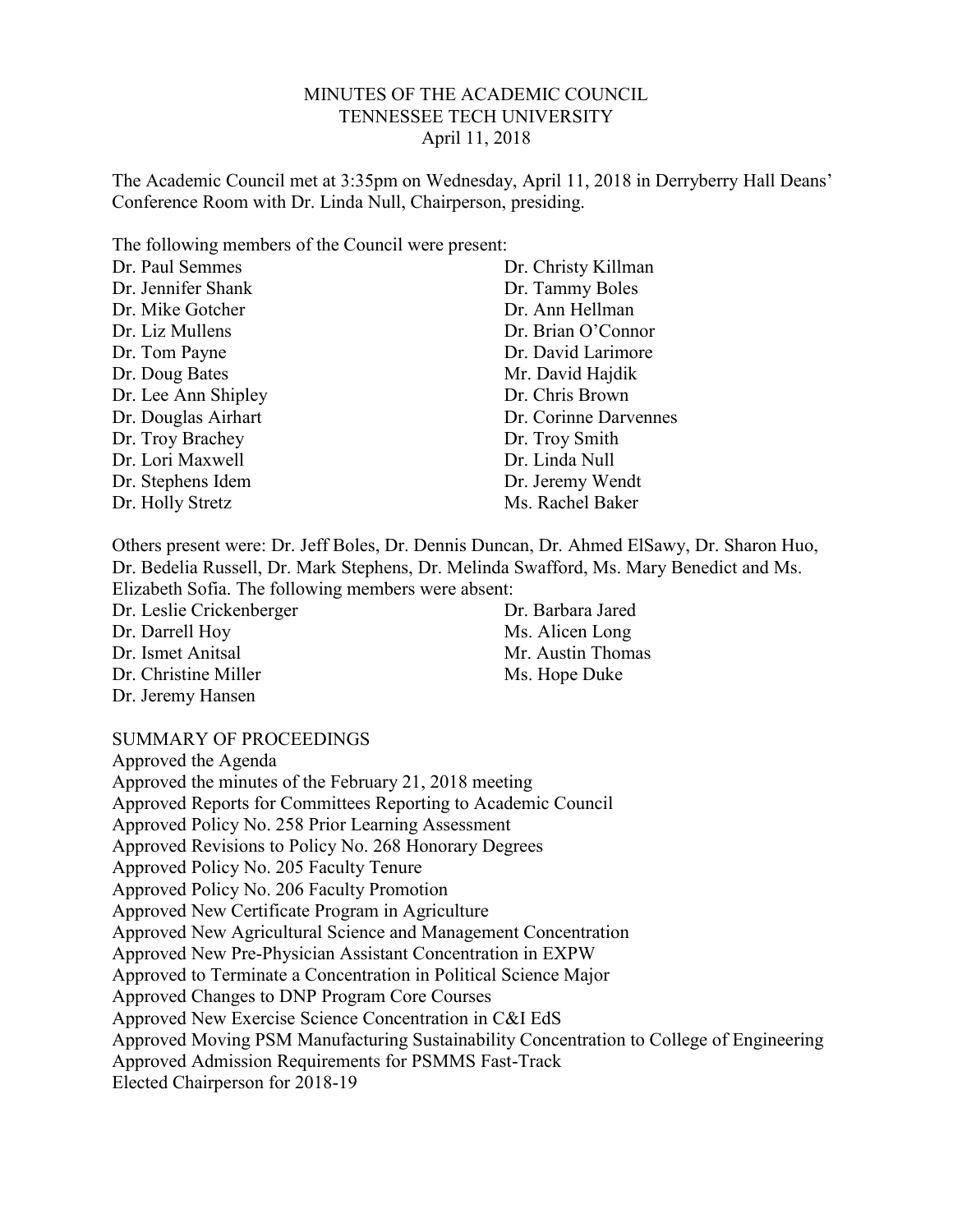## PROCEEDINGS Approval of the Agenda Dr. Killman MOVED approval and Dr. Stretz SECONDED. APPROVED unanimously.

## Approval of the minutes of the February 21, 2018 meeting Dr. Airhart MOVED approval and Dr. Wendt SECONDED. APPROVED unanimously.

Approval of Reports for Committees Reporting to Academic Council Dr. Wendt MOVED approval of all the reports as a whole and Dr. Killman SECONDED. APPROVED unanimously.

## Approval of Policy No. 258 Prior Learning Assessment

Dr. Gotcher stated that this policy establishes a consistent TTU policy for the transfer, acceptance, and evaluation of Prior Learning Assessment (PLA) for undergraduate university credit. Dr. Gotcher MOVED approval and Dr. Mullens SECONDED. After much discussion, the following friendly amendments were made: III. A. change (SACS Standard 3.4.4 to SACSCOC 10.8); V.A. add "5. PLA credit must be reviewed and approved by faculty in the discipline of the proposed credit."; V.E.3.a. should read "Student may appeal PLA credit decisions using the Request for Exception form." APPROVED unanimously with noted amendments.

# Approval of Revisions to Policy No. 268 Honorary Degrees

Dr. Huo presented this policy stating that it was previously under Enrollment Management and has now been placed under Academic Affairs. The purpose of this policy is to establish procedures for awarding honorary degrees. Editorial changes were made and removed reference to TBR. Dr. Wendt MOVED approval and Dr. Killman SECONDED. APPROVED unanimously.

## Approval of Policy No. 205 Faculty Tenure

Dr. Boles presented the information, stating that it was approved at Administrative Council the previous week. He also stated that two previous Faculty Senate Presidents had reviewed this policy. Dr. Wendt MOVED approval and Dr. Killman SECONDED. APPROVED unanimously. The procedures and forms document can be edited and do not require Board approval.

# Approval of Policy No. 206 Faculty Promotion

Dr. Boles presented the information stating that this maintains Tennessee Tech's policy of promotions being based primarily on considerations of merit, tempered by considerations of institutional mission and fiscal responsibility, they are made objectively, equitably, impartially, and as recognition of merit in accordance with the criteria contained in this policy. Dr. Wendt MOVED approval and Dr. Killman SECONDED. APPROVED unanimously.

## Approval of New Certificate Program in Agriculture

Dr. Duncan presented the information for a new uLEAD certificate in Leadership and Service. This certificate provides an interdisciplinary approach to leadership, offering undergraduate students an opportunity to identify and refine their leadership skills. There will be no financial impact. The program requires no additional resources. Dr. Airhart MOVED approval and Dr. Stretz SECONDED. APPROVED unanimously.

## Approval of New Agricultural Science and Management Concentration

Dr. Duncan presented the information for a new concentration in Agricultural Science and Management. This concentration offers students an opportunity to complete a number of diverse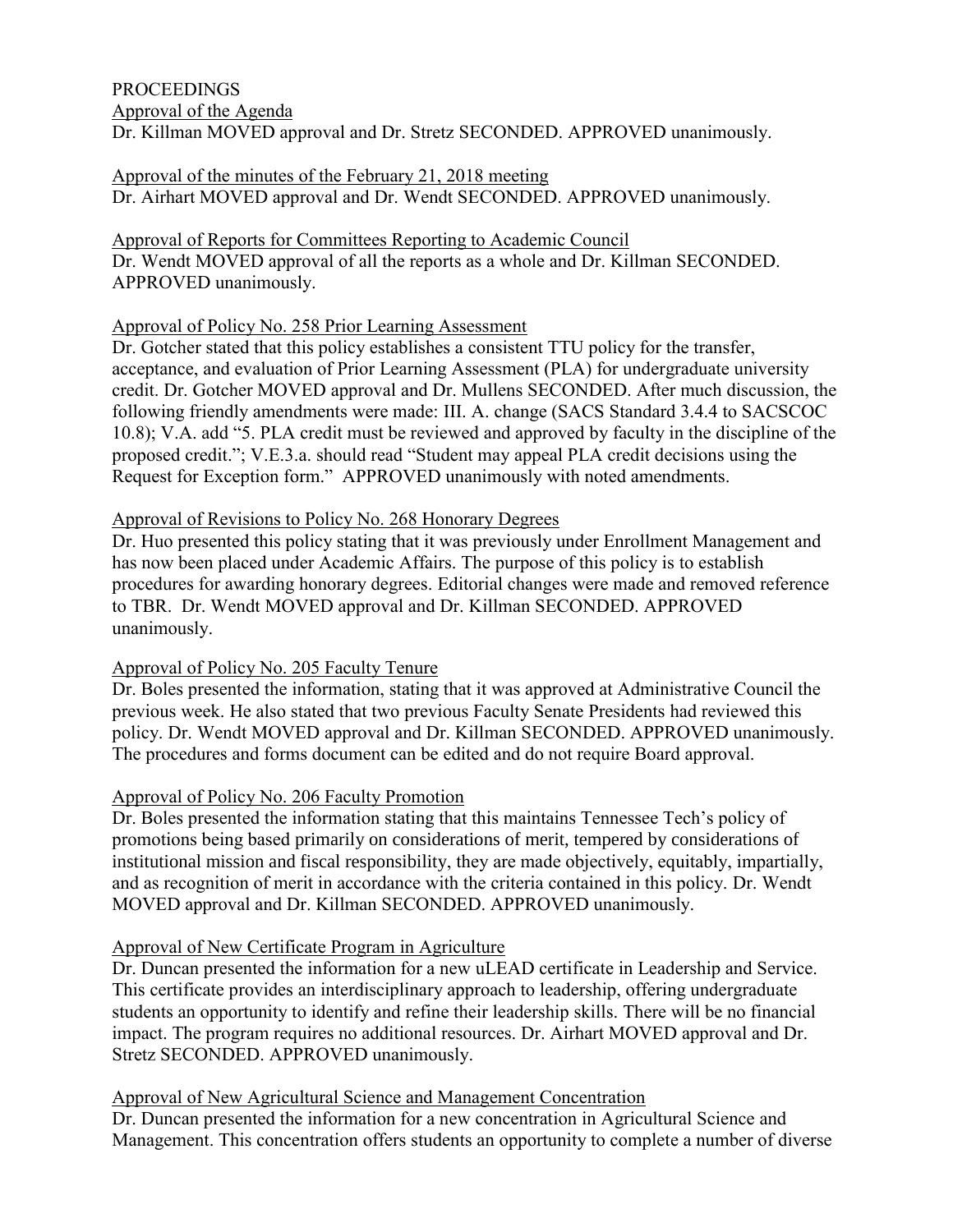courses in addition to direct electives that focus on either science or social science as outlined in the Curriculum Comparison Table. The curriculum requirements align with multiple national studies that examined industry leaders' perceptions of new hires in the agricultural sector. There will be no financial impact. The concentration requires no additional resources. Dr. Airhart MOVED approval and Dr. Killman SECONDED. APPROVED unanimously.

#### Approval of New Pre-Physician Assistant Concentration in EXPW

Dr. Killman presented the information stating that students who major in exercise science often wish to go to professional school to become physician assistants. Creating a formal concentration will assist in recruitment, retention and advising for these students. Dr. Killman MOVED approval and Dr. Wendt SECONDED. APPROVED unanimously.

#### Approval to Terminate a Concentration in Political Science Major

Dr. Maxwell presented the information to terminate Political Science (POLS/IRCG) Concentration in International Relations and Comparative Government. This change was suggested by the last academic audit due to low enrollment and staffing issues. Dr. Maxwell MOVED approval and Dr. Airhart SECONDED. APPROVED unanimously.

### Approval of Changes to DNP Program Core Courses

Dr. Russell presented the information on behalf of Dr. Jared. The original DNP program and curriculum was completed in 2013. Final approval did not occur until spring 2017 with the implementation of the program and admission of the first BSN to DNP cohort occurring August 2017. During the lapse between program and course development and program start date, health care and higher education have continued to change with dramatic growth in DNP programs across the country. Dr. Russell MOVED approval and Dr. Wendt SECONDED. APPROVED unanimously.

Approval of New Exercise Science Concentration in Curriculum and Instruction EdS Dr. Wendt presented the information. Due to an increased demand for advanced degrees and additional educational opportunities for teachers, the department of C&I proposes a joint effort with the Exercise Science department. The Exercise Science concentration in the C&I Specialist program will compliment MA degrees in both departments, while creating additional pathways for students seeking to complete a PhD. This new concentration will increase online offerings for both departments. Dr. Wendt MOVED approval and Dr. Killman SECONDED. APPROVED unanimously.

Approval to Move PSM Manufacturing Sustainability Concentration to College of Engineering Dr. ElSawy presented the information. The Department of Manufacturing and Engineering Technology developed this concentration and it was approved by TBR September 8, 2014. The move from Interdisciplinary Studies to the College of Engineering is motivated by marketing this concentration to graduates who are working in industry and do not recognize this degree outside the College of Engineering. Dr. Stretz MOVED approval and Dr. Wendt SECONDED. APPROVED unanimously.

### Approval of Admission Requirements for PSM MS Fast-Track

Dr. ElSawy presented this change in admission requirements. This will allow selected undergraduates to enroll for up to six hours of graduate courses prior to formal admission to the PSM Manufacturing Sustainability program. Dr. Airhart MOVED approval and Dr. Stretz SECONDED. APPROVED unanimously.